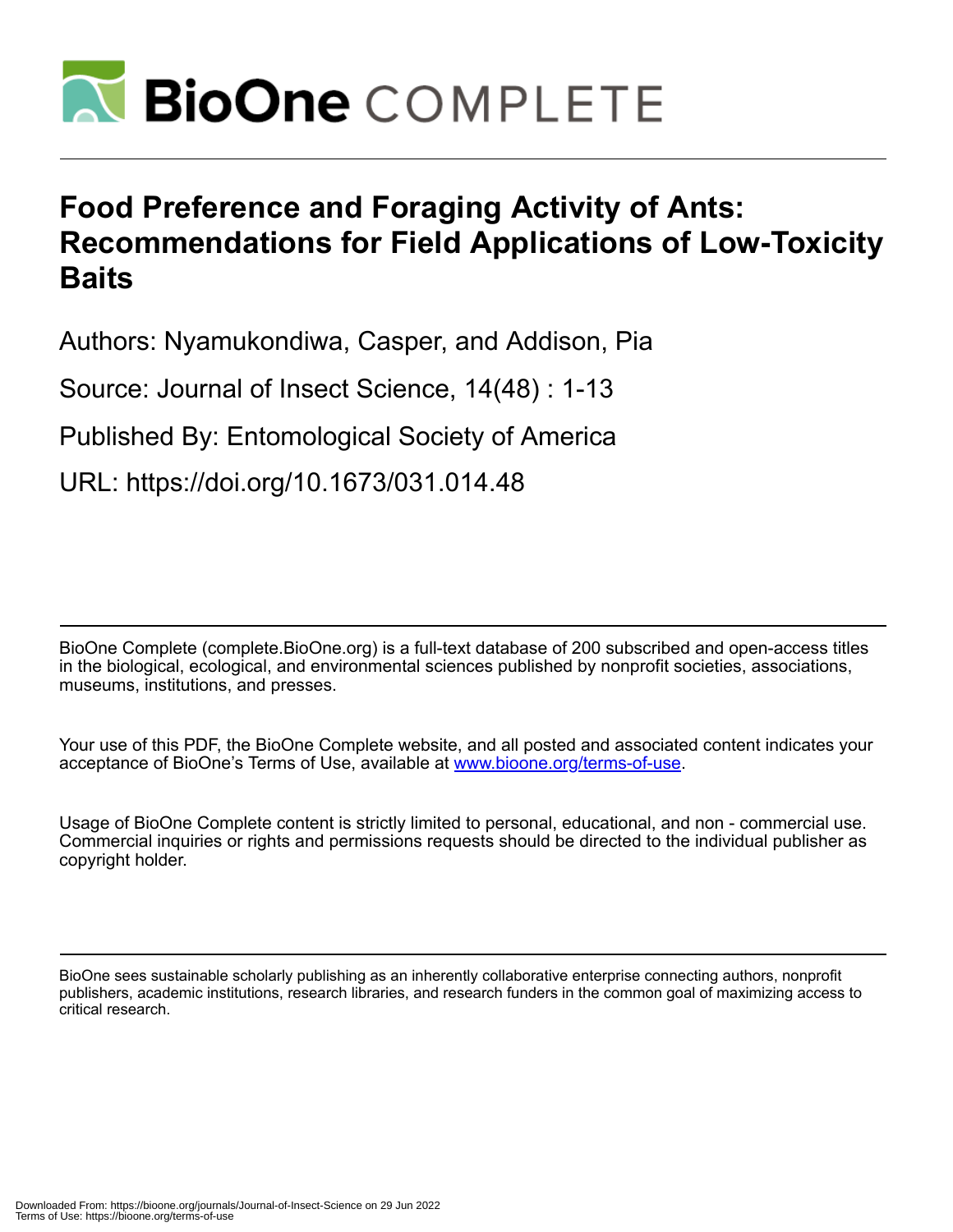

## **Food preference and foraging activity of ants: Recommendations for field applications of low-toxicity baits**

Casper Nyamukondiwa<sup>1,2a\*</sup> and Pia Addison<sup>1b</sup>

1 Department of Conservation Ecology and Entomology, Faculty of AgriSciences, Stellenbosch University, Private Bag XI, Matieland 7602, South Africa

<sup>2</sup>Present address: Department of Earth and Environmental Sciences, Faculty of Science, Botswana International University of Science and Technology (BIUST). Private Bag BO 041 Bontleng, Gaborone, Botswana

## **Abstract**

Control of ants using baits of low toxicity cannot be effective without knowledge of bait distribution patterns and bait station densities, which are determined by ants' foraging activities. Furthermore, the success of toxic baits also depends upon attractiveness of bait carriers. Here, we assessed ground and vine foraging activity and food preferences for the three ant species (*Linepithema humile* (Mayr) (Hymenoptera: Formicidae), *Anoplolepis custodiens* (F. Smith) and *Crematogaster peringueyi* Emery) under field conditions. We found that *L. humile*'s vineyard foraging activity was high and that movement of ant bait by *C. peringueyi* and *A. custodiens* in the vineyard was relatively low. Consequently, more bait stations need to be dispensed for more effective control of *C. peringueyi* and *A. custodiens* than for *L. humile*. Different bait densities are discussed for the various ant species. Food preference trials indicated that vineyard foraging ants preferred wet bait attractants over dry ones, making liquids the most ideal carriers for baiting these ants. *Linepithema humile* was attracted to 25% sugar water, while *C. peringueyi* was attracted to both 25% sugar water and honey. *Anoplolepis custodiens* was attracted to tuna but was also attracted to 25% sugar water. Thus, future bait formulations should be tailor made to suit these specific food requirements if baits are to be successful in ant pest management.

**Keywords:** bait formulation, bait station densities, integrated pest management, *Planococcus ficus* **Correspondence:** <sup>a</sup> nyamukondiwac@biust.ac.bw, b pia@sun.ac.za, \*Corresponding author **Editor:** Todd Shelly was editor of this paper. **Received:** 24 April 2012 **Accepted:** 25 February 2014 **Published:** 10 April 2014 **Copyright:** This is an open access paper. We use the Creative Commons Attribution 3.0 license that permits unrestricted use, provided that the paper is properly attributed. **ISSN:** 1536-2442 | Vol. 14, Number 48

#### **Cite this paper as:**

Nyamukondiwa C, Addison P. 2014. Food preference and foraging activity of ants: Recommendations for field applications of lowtoxicity baits. *Journal of Insect Science* 14:48. Available online: http://www.insectscience.org/14.48

Journal of Insect Science | http://www.insectscience.org 1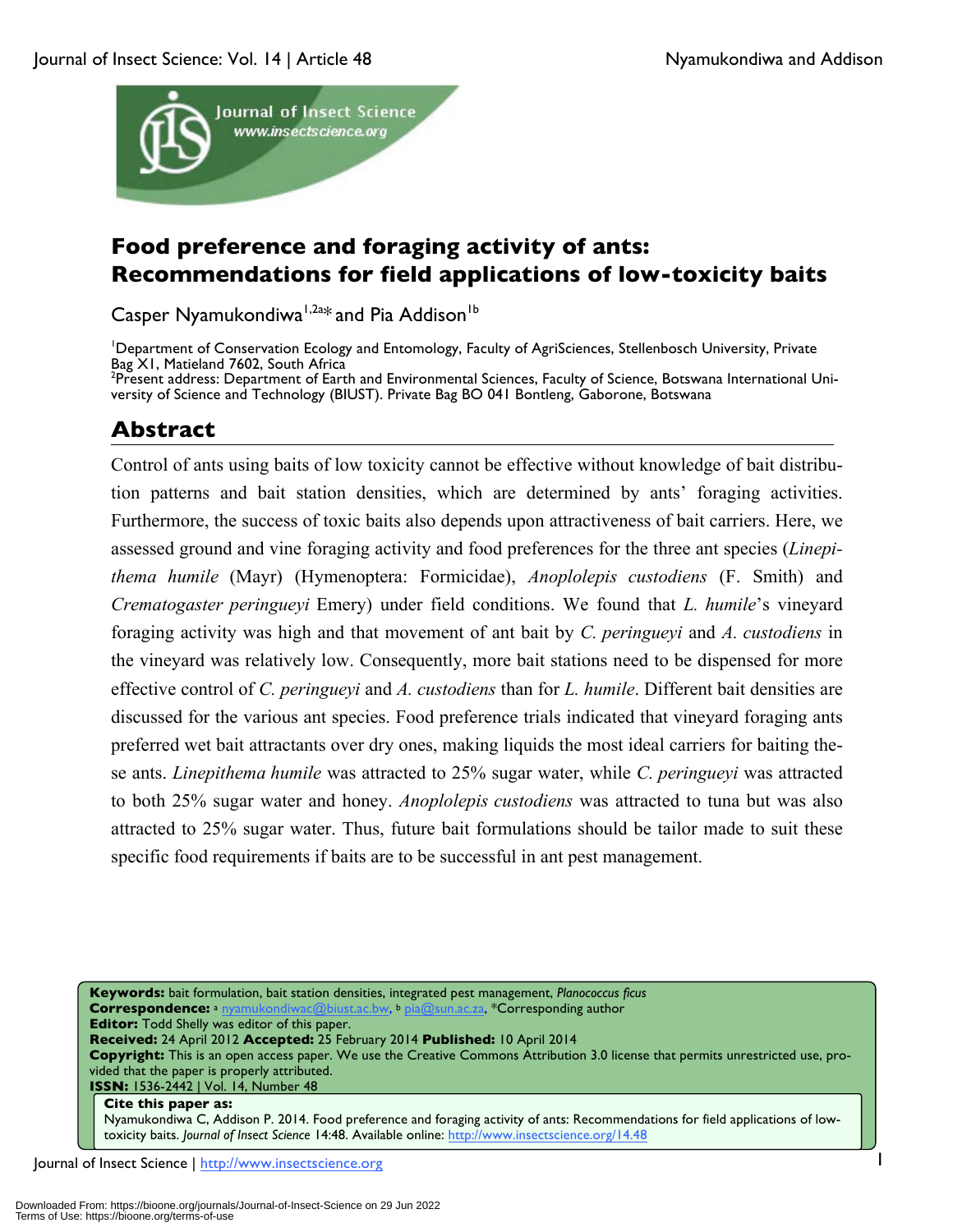#### **Introduction**

In vineyards, the mutualism between ants and the vine mealybug, *Planococcus ficus* (Signoret) (Hemiptera: Pseudococcidae), results in population explosions of both insects, thereby causing pest injury and economic losses (Kriegler and Whitehead 1962; Way 1963; Myburgh et al. 1973). The Argentine ant, *Linepithema humile* (Mayr) (Hymenoptera: Formicidae), the cocktail ant, *Crematogaster peringueyi* Emery, and the common pugnacious ant, *Anoplolepis custodiens* (F. Smith), are the major pest ants associated with the vine mealybug in South African vineyards (Addison and Samways 2000). *Linepithema humile* is a cosmopolitan, invasive pest in agricultural and urban areas (Suarez et al. 2001) that nests predominantly in the soil, while *C. peringueyi* and *A. custodiens* are of southern African origin, the former nesting in the canopy and the latter in the soil (Addison and Samways 2000). Current recommendations for control include the use of chemical stem barriers, which target only ground nesting species by preventing access into the canopy (Addison 2002). This control method is designed to break the mutualism between the ants and mealybugs so that natural enemies, primarily encyrtid wasps, can effectively control *P. ficus* without ant interference (Samways 1990).

There is no documented control method for vine-nesting species in South Africa, but lowtoxicity baits could be a viable option, as the recruitment to food sources and subsequent food-sharing behavior of ants can be used to distribute toxicant through the colony no matter where the colony is located (Hooper-Bui and Rust 2000; Rust et al. 2004). Effective control of South African ants using baits of low toxicity is limited by inadequate knowledge on ant foraging activity and opti-

mum bait station density. Optimal density of bait stations per unit area may vary depending on the ant species and the level of ant infestation. If ants have long foraging distances, then bait density could be lower than if ants have short foraging trails. Daane et al. (2006) dispensed liquid baits at 85–620 baits/ha against *L. humile* in Californian vineyards. At high densities, these baits resulted in fewer *L. humile*, fewer mealybugs, and less damage to grape clusters. Ant foraging ranges and behavior are affected by a number of factors, such as temperature, circadian rhythm, competition, food availability, food particle size, and photoperiod (Oster and Wilson 1978; Hölldobler and Wilson 1990). Markin (1968), for example, found that *L. humile* workers foraged up to 45 m away from the nest. Similarly, Ripa et al. (1999) found up to 21% of marked *L. humile* 54 m from the feeding station. Vega and Rust (2001, 2003) found marked ants up to 61 m from feeding stations. However, ant foraging activity in urban settings may differ from a vineyard because of varying abundance of food resources. Level of infestation by honeydew-producing mealybugs would presumably also impact foraging activity. Although *L. humile* can forage for long distances, these ants generally nest in close proximity to food sources and relocate nests when nearby food sources become exhausted (Suarez et al. 2001; Tsutsui et al. 2003; Heller and Gordon 2006). In South African citrus orchards, *A. custodiens* has been observed to forage 111 m away from their nest during peak honeydew production periods and up to 50 m in April, when the mealybugs are abundant (Steyn 1954). No research has been carried out to ascertain *C. peringueyi* foraging activity.

Different ant species have different dietary requirements, and consequently this must be considered during ant bait formulation. Effective proportions of fat, carbohydrates, and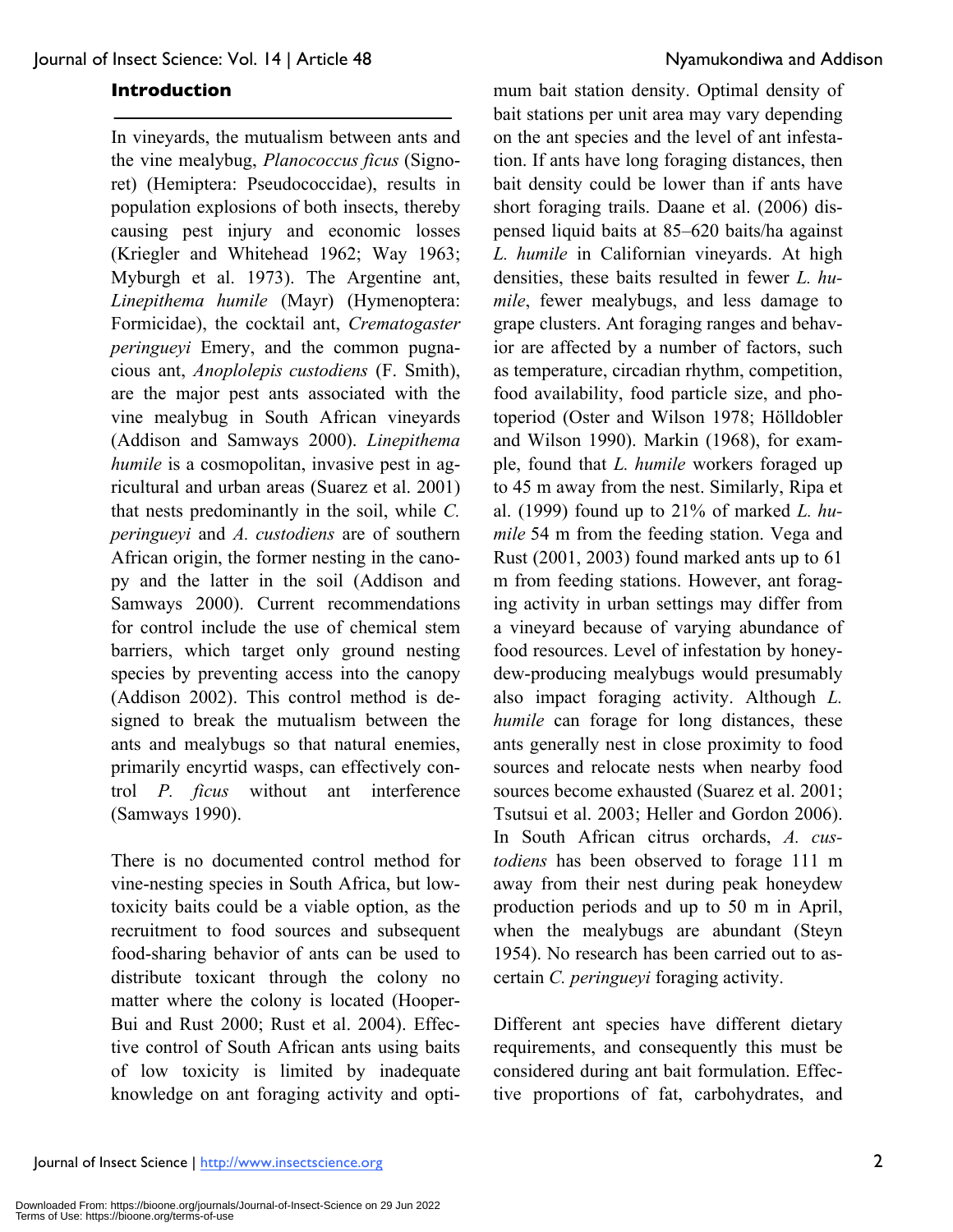proteins in the bait may differ between species and with the colonies' nutritional needs (Rust et al. 2000). Physical state of the bait, liquid versus solid, and particle size also affect the rate of collection of the bait (Hooper-bui and Rust 2000). Most of the research on ant food preference has been done on *L. humile* (Baker et al. 1985). To date, no food preference studies have been done in South African vineyards to determine ideal food requirements for *L. humile*, *A. custodiens*, or *C. peringueyi*.

When dissolved in 25% sugar water, preliminary investigations showed that low toxicity baits were non-repellent to foragers (Nyamukondiwa and Addison 2011), palatable, and exhibited sufficient delayed toxicity to allow trophallaxis (Stringer et al. 1964). The present research was aimed at determining (i) the foraging activity (that is the distance each ant travels from its nest to the source of food) of vineyard ants (*L. humile*, *C. peringueyi*, and *A. custodiens*) using liquid baits labeled with a marker and (ii) whether specific bait matrices (different food attractants) had different attractiveness to the three ant species under field conditions. Results of this trial will help us to better determine bait station density, bait distribution patterns, and the best attractant to use when formulating toxicants for the control of these three ant species. This information is critical for the practical use of ant baits in agro-ecosystems.

#### **Materials and Methods**

#### **Study sites**

Preference trials were carried out during austral spring (October 2007), as this is the optimum time for application of baits because ant populations are low (Nelson and Daane 2007). Foraging activity evaluations were carried out during summer (December 2007, January and February 2008) in the Stellenbosch Winelands region. Ideally this should also have been conducted in spring, but selection of a suitable marker for the ants delayed this experiment. *Linepithema humile* trials were carried out at Joostenberg farm (33.80S, 18.81E), *C. peringueyi* at La Motte farm (33.88S, 19.08E), and *A. custodiens* trials were carried out at Plaisir de Merle farm (33.87S, 18.94E). Drip irrigation was used in all vineyards. The Plaisir de Merle site was a trellised white Chenin blanc vineyard, the La Motte vineyard comprised trellised white Chenin blanc grapes, and the Joostenberg farm had trellised red Pinotage wine grapes. In all vineyards, standard sprays of alphacypermethrin and chlorpyrifos were routinely used to control ants during the growing season.

### **Experiment 1: Determination of ant foraging activity**

**Trial layout and sampling methods.** Five bait stations were placed 10 m apart (Daane et al. 2006) on one side of the perimeter of a vineyard block approximately 100 m x 100 m, and ants were allowed to feed on 25% sugar solution that had been labeled with 0.25% calco red (N-1700®, Passaic Color and Chemical Company, Paterson, New Jersey). These foraging activity trials were carried out on three dates (December 2007, January and February 2008). The calco red labeled sugar water was soaked in cotton wool and held in place on Petri dishes. The concentration of calco red dye used followed recommendations from literature (see discussions in Vega and Rust 2001). Ants were allowed to forage on the calco red labeled sugar water for one week before ant sampling was done. The labeled sugar was replenished once during the week because the bait easily dried out due to crystallization of the sugar component.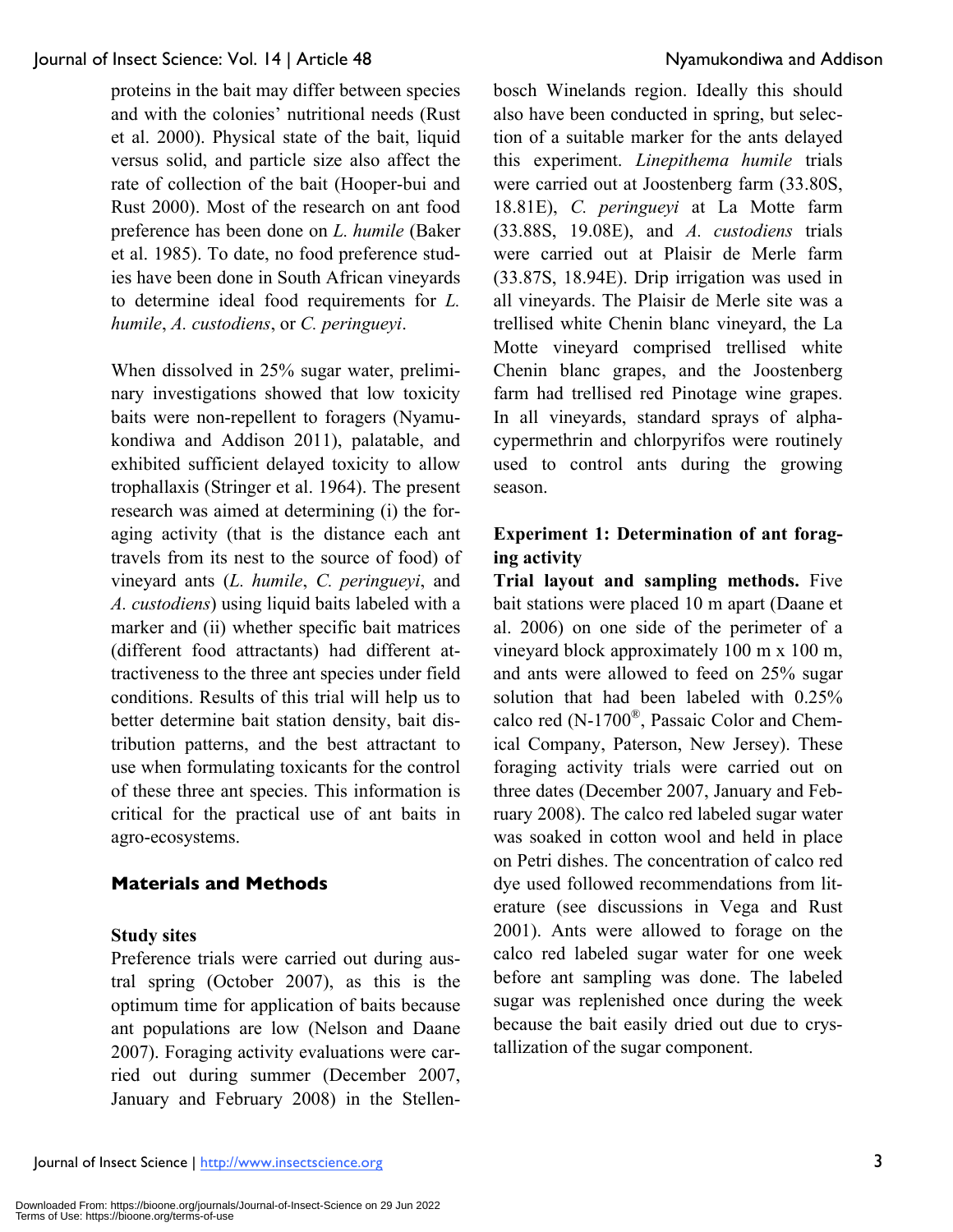Seven days after placing baits into vineyards, thirty pitfall traps were arranged in five transects of 1, 2, 4, 8, 16, and 32 m from the bait stations running along the vine rows. All pitfalls ran along vine rows where the baits were placed. Each bait station had one transect associated with it, replicated five times (over five rows 10 m apart) to give a total of 30 traps. Pitfall traps consisted of plastic containers (35 mm diameter x 60 mm height). These were drilled into the soil, and the soil surface was leveled so that the trap rim was flush with the soil surface. Approximately 4 mL of three parts concentrated glycerol and seven parts 70% ethyl alcohol were placed in each of the pitfall traps to preserve the captured ants (following Majer 1978). This liquid is relatively non-volatile. Pitfall traps were left in the vineyard for 48 hours, after which the traps and their catch were collected for laboratory analysis.

When pitfall traps were being collected, tuna baits were used to sample arboreal ant species, as these would not have been sampled in pitfall traps and are also potential pest species. *Crematogaster peringueyi* forage and nest in the vine canopy, while the other species mentioned nest primarily on the ground. Roughly 5 cm<sup>3</sup> of shredded tuna chunks were placed in small plastic containers (70 mm diameter x 7 mm height) at the crutch of vines above each of the pitfall traps along each of the five transects. Ants were left to forage on the tuna for 30 minutes, after which all ants feeding on the tuna bait were collected by sweeping them in different containers containing 70% ethyl alcohol as a preservative.

Ant samples collected from both pitfall and tuna traps were taken to the laboratory for analysis. Calco red positive ants were detected by crushing the ant's abdomen on white paper towels and observing its coloration through a microscope. A pink coloration of the abdomen indicated the presence of calco red.

#### **Experiment 2: Food preference assessments**

Eight food attractants (bait matrices) were assessed for their attractiveness to *L. humile*, *C. peringueyi*, and *A. custodiens* during spring (October) 2007. These included: (1) 25% sugar solution; (2) agar (in 25% sugar solution) (Warren Chemical Specialities, www.warrenchem.co.za); (3) tuna (Pick'n pay, www.picknpay.co.za); (4) honey (Fleures® Honey Products, Pretoria, South Africa); (5) dog food (Boss® chicken beef and beef platter, Promeal Private Limited, South Africa); (6) dry fish meal; (7) dry sorghum grit; (8) 25% peanut butter (in distilled water) (Nola Yum Yum®, Nola, Randfontein, South Africa). Tests were conducted in vineyards using choice test arenas. Choice test arenas were made of round plastic containers (270 mm diameter by 65 mm height) with eight plastic tubes (125 mm long by 8 mm diameter) that extended through eight openings at 45° in the inside of the choice test arena, as described in Tollerup et al. (2004). The tubes directed all ants to the center of the choice test arena before they could forage on a bait of their choice. Ants were free to move in and out of the choice test arenas during the test period. Five choice test arenas were used (five replicates), and eight bait matrices, approximately 10 mL, were placed in small Petri dishes, which were randomly assigned to positions in the choice test arenas on the perimeter of the test arena. Active ant nests were selected in the vineyards, and each arena was placed close by, with approximately 10 m distance between arenas. Ants were allowed to forage on the baits, and the experiment was replicated at five nests for each of the three ant species. Each experiment started at  $~108:00$ hours in the morning, after which ant counts occurred hourly for four hours following food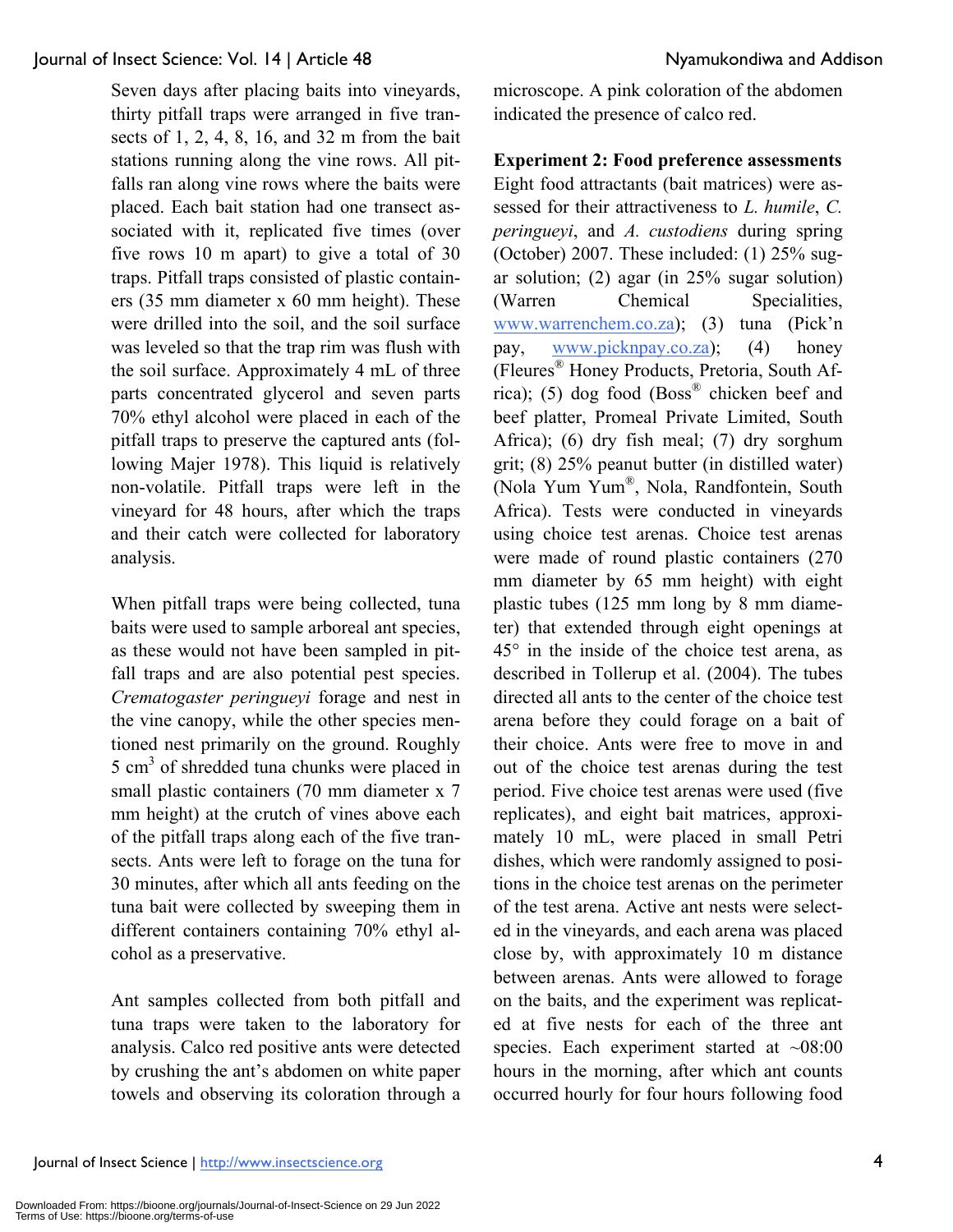deployment. Specifically, this was done by counting the number of ants sitting at each bait matrice at every hour. For *L. humile*, Rust et al. (2000) reported increased foraging activity in the afternoon compared to mornings, but this may be dependent on microhabitat temperatures, which may differ from in different habitats and has not been tested for *L. humile*, *C. peringueyi*, and *A. custodienns* in a South African context.

#### **Data collection and analysis**

The proportion of ants testing positive for calco red for each of the respective distances of the two trapping methods and for each of the three ant species was calculated. For each distance, and for each of the two trapping methods, data were pooled across the five transects. Since the results (proportion of calco red positive ants) were measured under different conditions (months), using standard ANOVA in this case was inappropriate because it fails to model the correlation between the repeated measures. The proportion of ants that carried the dye labeled sugar water at each of the various distances from the bait

source for the two trapping methods was therefore calculated for each ant species using repeated measures ANOVA in Statistica 7 (StatSoft, www.statsoft.com). Tukey-Kramer's post hoc tests were used to identify statistically heterogeneous means. During the food preference tests, the number of ants foraging at each bait station was recorded at hourly intervals up to four hours. Before analysis, data were checked for normality and equality of variances using the Shapiro-Wilk test and Hartley-Bartlett tests, respectively, and in all cases these assumptions were met. Results were then subjected to ANOVA in Statistica 7, and Tukey-Kramer's post hoc test was again used to separate means.

| treatments are statistically significant. |               | Linepithema humile foraging distance in small field trials. Bold |                |          |
|-------------------------------------------|---------------|------------------------------------------------------------------|----------------|----------|
| <b>Sample from</b>                        | <b>Effect</b> | <b>F-value</b>                                                   | d.f.           |          |
|                                           | distance      | 44.639                                                           | 5              | < 0.0001 |
| Ground                                    | month         | 0.0033                                                           | $\overline{2}$ | 0.996704 |
| Vine                                      | distance      | 44.5376                                                          | 5              | < 0.0001 |
|                                           | month         | 0.42629                                                          | $\overline{2}$ | 0.666932 |



Journal of Insect Science | http://www.insectscience.org 5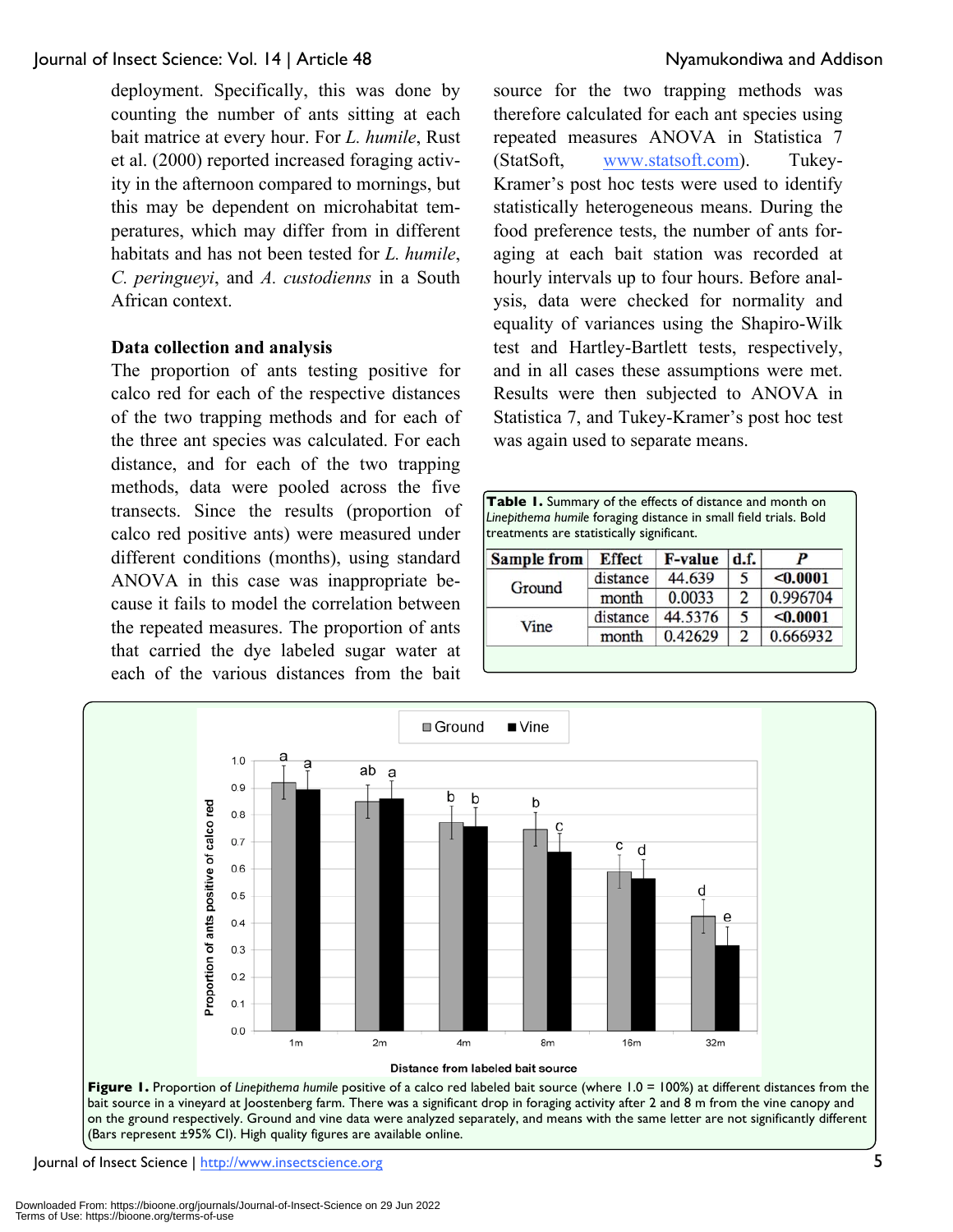



### **Experiment 1: Determination of ant foraging activity**

*Linepithema humile*. There were no significant monthly differences in *L. humile* foraging activity during the three different trial dates both on the ground and on the vine (Table 1). However, foraging activity was highly significant both on the ground and in the vine (Table 1), with distance generally decreasing from the bait source for both ground and vine sampled ants, which was to be expected (Figure 1). There was a significant drop in foraging activity after 2 m in the vine canopy and after 8 m on the ground (Figure 1).

*Anoplolepis custodiens*. The proportion of ants occurring on the ground was generally higher than those occurring in the vine canopy (Figure 2). Nevertheless, a considerable number of ants were caught on the vines, where they were observed tending mealybugs. There were no significant monthly differences in

**Table 2.** Summary of the effects of distance and month on *Anoplolepis custodiens* foraging distance in small field trials. Bold **Results** treatments are statistically significant.

| Sample from | <b>Effect</b> | <b>F-value</b> | d.f.          |          |
|-------------|---------------|----------------|---------------|----------|
|             | distance      | 15.502         |               | < 0.0001 |
| Ground      | month         | 1.73194        | $\mathcal{D}$ | 0.23716  |
| Vine        | distance      | 1.58064        |               | < 0.01   |
|             | month         | 8.61153        |               | 0.1012   |

foraging activity during the three trial days (during December, January, and February) both on the ground and on the vine (Table 2). However, foraging distance during the three different months was significant both on the ground and on the vine (Table 2), with distance from the bait source being significant on the ground while on the vine there was no difference in number of marked ants until after 8 m (Figure 2). A significant drop in *A. custodiens* foraging activity occurred on the ground after 2 m (Figure 2).

*Crematogaster peringueyi*. Detection of the calco red labeled sugar water again generally decreased with distance from the bait source (Figure 3). The distance foraged by *C. peringueyi* was highly significant for both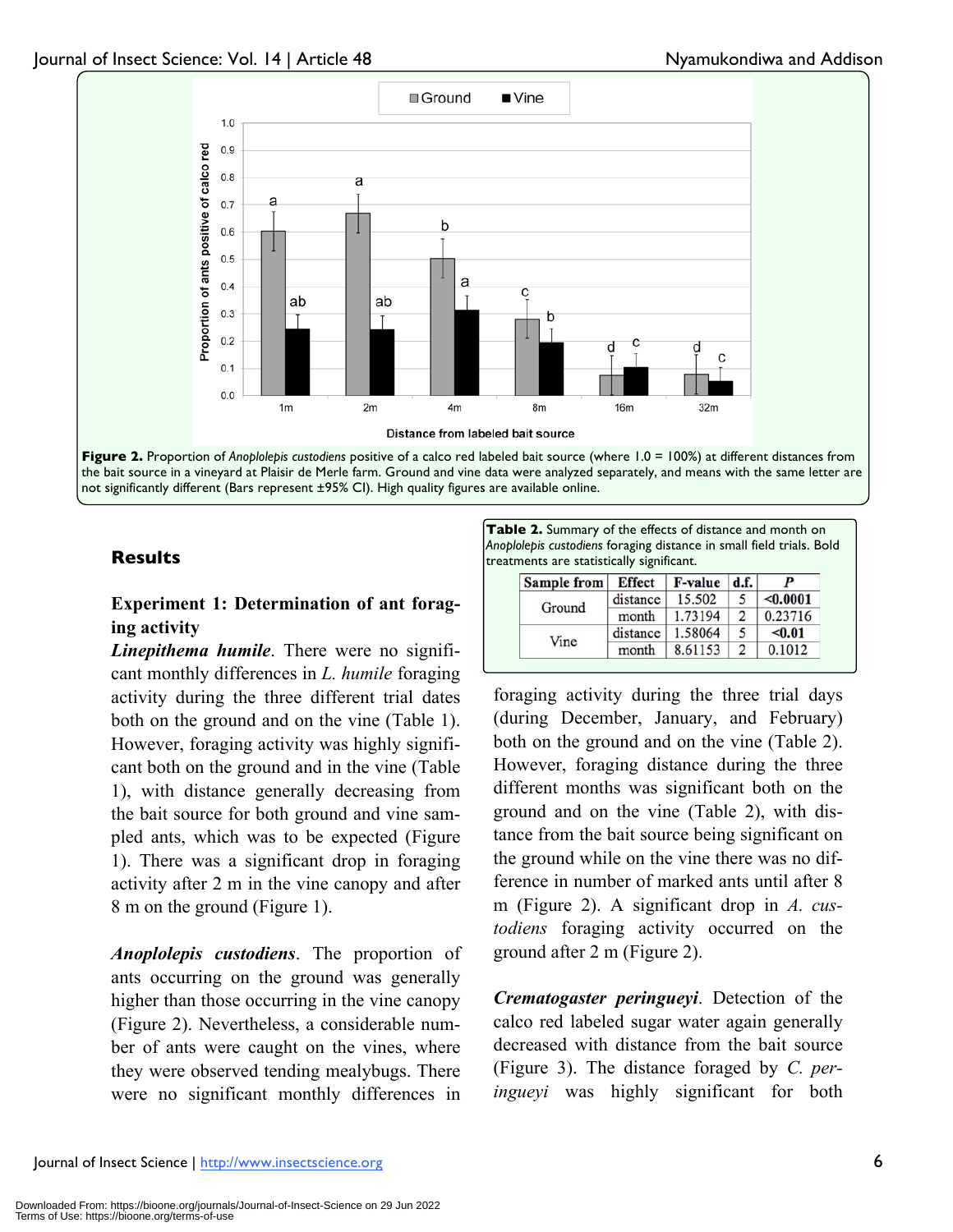

**Figure 3.** Proportion of *Crematogaster peringueyi* positive of a calco red labeled bait source (where 1.0 = 100%) at different distances from the bait source in a vineyard at La Motte farm. Ground and vine data were analyzed separately, and means with the same letter are not significantly different (Bars represent ±95% CI). High quality figures are available online.

**Table 3.** Summary of the effects of distance and month on *Crematogaster peringueyi* foraging distance in small field trials. Bold treatments are statistically significant.

| <b>Sample from</b> | <b>Effect</b> | <b>F-value</b> | d.f. |          |
|--------------------|---------------|----------------|------|----------|
| Ground             | distance      | 7.728028       |      | < 0.001  |
|                    | month         | 4.403968       | C    | 0.05132  |
|                    | distance      | 18.45683       |      | < 0.0001 |
| Vine               | month         | 4.36035        |      | 0.0524   |

**Table 4.** Summary of the effects of bait and hour on food preference for *Linepithema humile*, *Crematogaster peringueyi*, and *Anoplolepis custodiens*. Bold treatments are statistically significant.

| <b>Ant species</b> | <b>Effect</b> | <b>F-value</b> | d.f. |          |
|--------------------|---------------|----------------|------|----------|
| L. humile          | bait          | 10.74995       |      | < 0.0001 |
|                    | hour          | 5.27113        | 3    | < 0.01   |
|                    | bait          | 20.54866       |      | < 0.0001 |
| C. peringueyi      | hour          | 5.66825        | 3    | < 0.01   |
| bait               |               | 19.00829       |      | < 0.0001 |
| A. custodiens      | hour          | 6.731          | 3    | < 0.01   |

ground-sampled and vine-sampled ants (Table 3). *Crematogaster peringueyi* were more predominant on the vines as opposed to the ground. There were no monthly differences in *C. peringueyi* foraging activity during the three trial days (during December, January, and February) both on the ground and on the vine (Table 3). Transport of the calco red labeled sugar water dropped significantly after 4 m in the vines and after only 1 m on the ground (Figure 3).

**Experiment 2: Food preference assessments** *Linepithema humile*. Field trials revealed that treatment (baits) and time after bait deployment (measured in hours) were highly significant for this ant species (Table 4). Generally, *L. humile* was more attracted to sugarbased baits as opposed to protein-based baits. A 25% sugar solution was the most attractive bait and significantly differed from the rest of the treatments (Figure 4). *Linepithema humile*  significantly preferred liquid baits (25% sugar water, honey, and agar) over solid baits (Figure 4). The number of foraging *L. humile* sigsignificantly increased with time (Figure 5).

*Crematogaster peringueyi*. There were no significant differences in this ant's preference for 25% sugar solution as compared to 25% honey. These two baits were the most attractive to *C. peringueyi* and significantly differed from the rest of the treatments (Figure 4). Both bait treatments and time had significant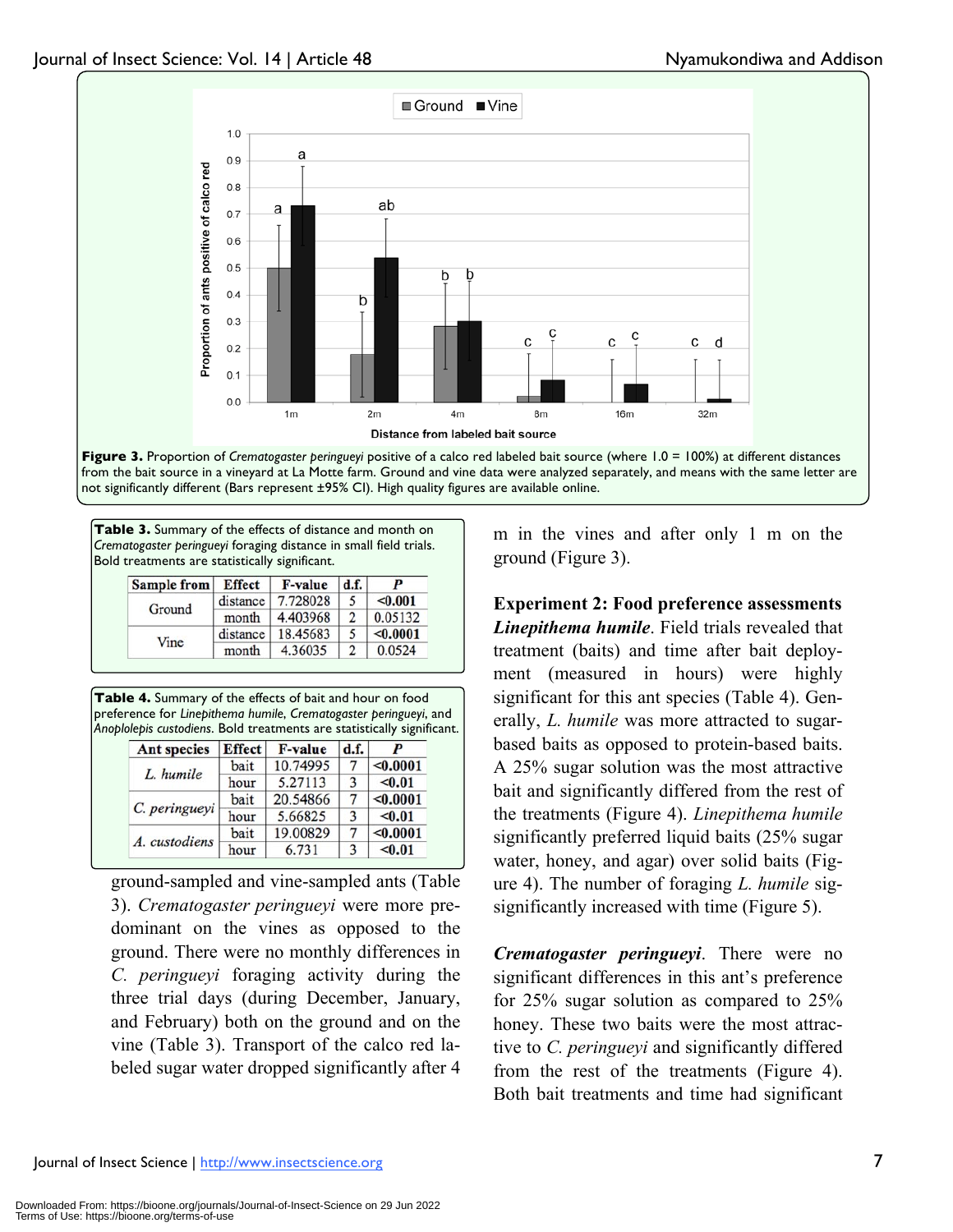effects on this ant species (Table 4). The number of foraging *C. peringueyi* significantly increased with time (Figure 5).

*Anoplolepis custodiens*. Bait treatments had a significant effect during the field trials (Table 4). *Anoplolepis custodiens* was significantly



**Figure 4.** Average number of *Linepithema humile, Crematogaster peringueyi*, and *Anoplolepis custodiens* on different food baits during October 2007. Ant species were analyzed separately, and means with the same letter are not significantly different (bars represent ±95% CI). High quality figures are available online.



species were analyzed separately, and means with the same letter are not significantly different (bars represent ±95% CI). High quality figures are available online.

Journal of Insect Science | http://www.insectscience.org 8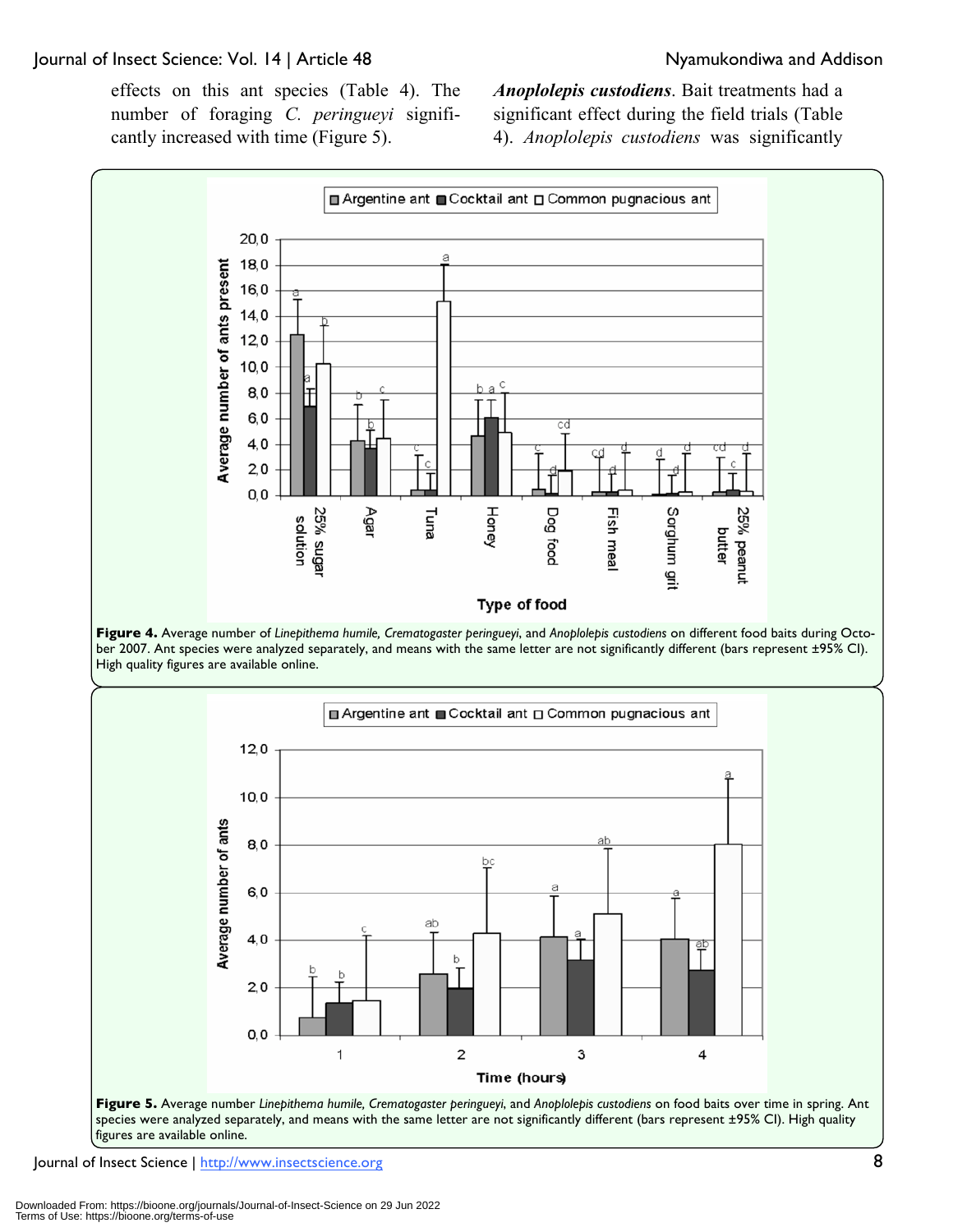attracted to tuna more than the other treatments (Figure 4). The number of foraging *A. custodiens* significantly increased over time (Figure 5).

#### **Discussion**

*Linepithema humile* had the highest proportion of ants foraging at 32 m, with *C. peringueyi* having the lowest proportion (Figures 1–3). The former are successful and aggressive competitors that generally dominate rapidly over other ant species (Hölldobler and Wilson 1990). They are unicolonial, meaning that ants from one colony are not aggressive to non-nestmates (Passera and Keller 1994). Markin (1968) found that, after five days, the exchange of worker ants between neighboring nests exceeds 50%. In this manner, *L. humile* can easily form supercolonies that can saturate an entire habitat. Nelson and Daane (2007) also found that *L. humile* is extremely vagile in Californian vineyards, whereas in citrus orchards Markin (1967, 1968) and Ripa et al. (1999) found that *L. humile* foraging seldom exceeds 61 m from a nest. Our research was limited to 32 m, as placing baits further apart would probably not result in effective control (see Daane et al. 2006). *Linepithema humile* foraged equally effectively on the ground and in the vine canopy, as indicated by the proportion of workers caught in each of the traps (pitfalls vs. food baits in the canopy).

The proportion of the arboreal *C. peringueyi* sampled on the ground were very low and inconsistent, confirming their arboreal foraging habits. The majority of ants foraged no further than 4 m from the bait source, both on the ground and in the vine canopy, indicating a very limited foraging area. *Anoplolepis custodiens* indicated a foraging distance of up to 8 m, that distance being where the highest proportion of workers were trapped, with more foraging occurring on the ground than in the vine canopy. This trial was conducted in summer when honeydew excretion by mealybugs was at its peak, thus giving honeydewfeeding ants the opportunity to forage in the vines. The large foraging activity ranges for *L. humile* compared to *C. peringueyi* and *A. custodiens* have implications for bait distribution density. To be economically viable, Daane et al. (2006) recommended that baits be dispensed at 85 baits/ha or less. Our results reveal that at 81 baits/ha (one bait every 9 m), low toxicity baits will reach ±80% of the *L. humile* population, only ±30% of *A. custodiens* workers, and ±20% *C. peringueyi* workers. Lower foraging activities for *A. custodiens* and *C. peringueyi* imply higher bait densities for effective ant control. At high densities, baits of low toxicity will less likely be adopted by growers because of the costs of materials and maintenance involved. However, bait distribution density also depends upon the size of the ant infestation. Thus, all these factors must be considered, including monitoring for pest intensity before determining optimum bait density.

The results further showed that all three species preferred the 25% sugar solution over the other baits offered, except for *A. custodiens*, which preferred tuna. There was a general trend towards preference for liquid or moist baits compared to drier baits, such as dog food and fish meal, for all three ant species. Markin (1970) estimated that 99% of *L. humile*'s diet consists of honeydew and nectar. Sucrose is the main ingredient of honeydew (Tennant and Porter 1991) and forms a significant part of nectar (Baker and Baker 1985). Baker et al. (1985) carried out food preference trials on *L. humile* and concluded that this ant preferred 25% sugar solution or honey over other solid protein based foods like tuna. Silverman and Roulston (2001) compared the consumption of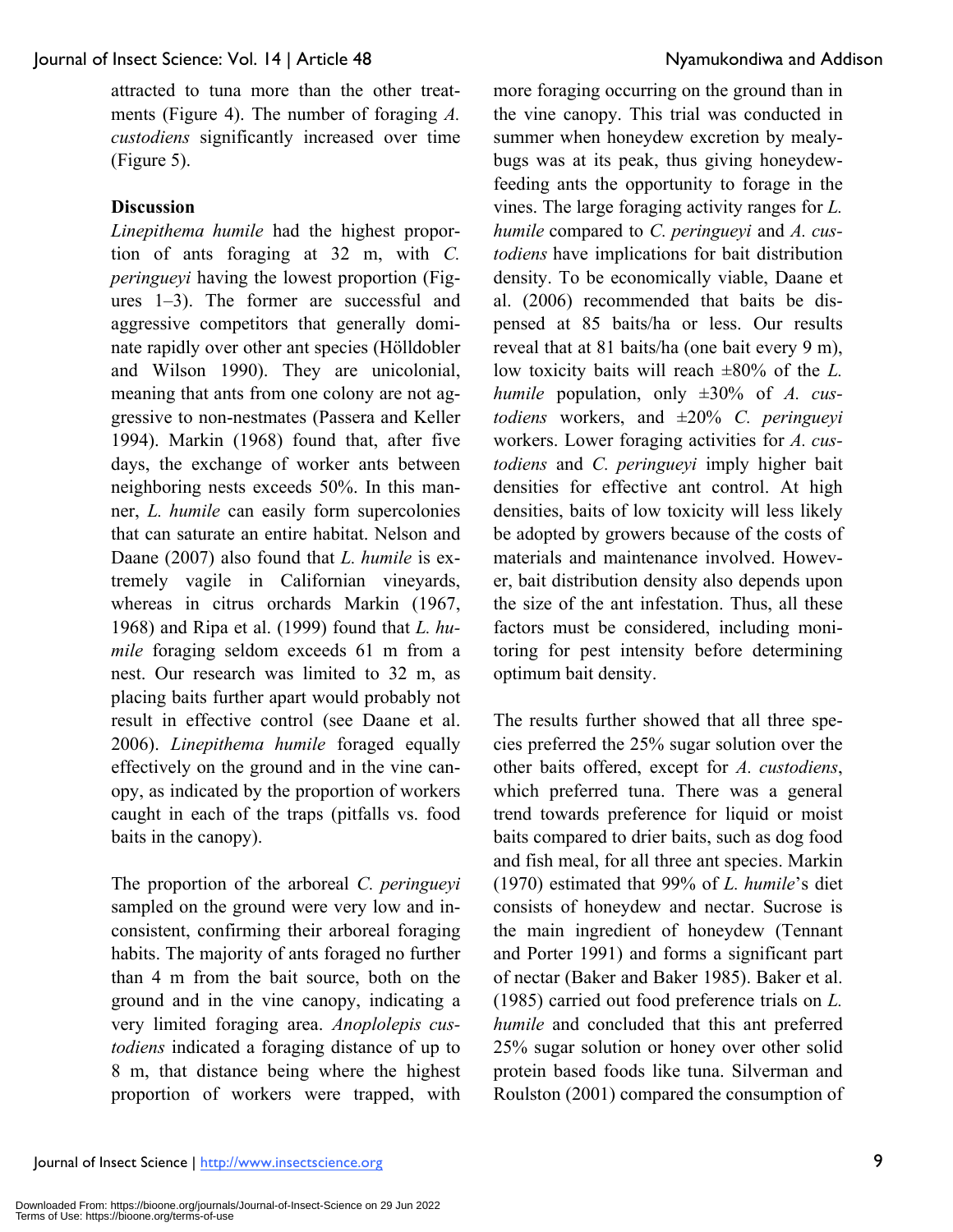gel and liquid sucrose formulations by *L. humile*, and results indicated that this species preferred foraging on the gel formulations, which was not supported by our study, although agar and honey were more preferred over drier baits. *Crematogaster peringueyi* is a vineyard ant that forages on mealybug honeydew (Kriegler and Whitehead 1962; Addison and Samways 2000), which also explains its attraction to sugar and honey baits during the food preference tests. *Anoplolepis custodiens* is a highly predatory ant species that preys on many insects in South Africa (Steyn 1954; Löhr 1992). Its predatory nature would account for this ant being most attracted to tuna.

High attractiveness of 25% sugar solution to *L. humile* and *C. peringueyi* indicates that liquid sugar baits are the most appropriate attractants/carriers for baiting these two species in future pest control. This bait matrix has the advantage that it is cheap and readily available, but it is prone to drying out (due to sugar crystallization) and fungal attack. Furthermore, when formulating toxicants for baiting *A. custodiens*, wet protein attractants, like tuna, are the most ideal bait matrix for maximum effectiveness and should be taken into account. The number of ant foragers at bait stations significantly increased with time, as would be expected due to pheromone calling and establishment of foraging trails (Goss et al. 1990; Greenberg and Klotz 2000).

The results of the present study on foraging activity of different ant species are not definitive. More research needs to be done before we can fully understand bait distribution patterns and bait station density. Foraging behavior of ants depends upon a number of environmental factors, one of which is the availability of food sources. Foraging activity field trials were done in summer when honeydew excreted by *P. ficus* and grape juice from

the ripening grape clusters were at their peaks. Therefore, this is the time when ant baits would be at their least effective. We presume that ants forage for shorter distances during this time of the year, since food resources will be highly abundant and in close proximity. Nelson and Daane (2007) hypothesized that ant foraging on 25% sugar water peaks in spring. Rust et al. (2000) showed that *L. humile* foraged 26–60% and 16–40% of available protein in summer and winter respectively, suggesting considerable seasonal differences in activity and bait preferences. Thus, further research should focus on repeating the study in spring and autumn to deduce whether increased labeled bait acceptance will translate to increased bait movement in the vineyard. Furthermore, little is known about *C. peringueyi* intra-and interspecific competition, and thus more research should focus on assessing its dominance or lack thereof, which is one of the factors that will determine this ant's foraging behavior. Food preference may also differ depending on season, and consequently more research still needs to be done on species' seasonal food requirements (protein, lipids, and carbohydrates).

#### **Acknowledgements**

We are grateful to Professor Martin Kidd and Professor Daane Nel for their assistance with data analysis. We are also grateful to Matthew Addison for the critical comments on this manuscript and assistance with the calco red experiments. This work is based on the research supported in part by the National Research Foundation of South Africa (grant specific unique reference number (UID) 71909) and was further funded by Winetech. The bait arena was developed by researchers at the University of California, Riverside.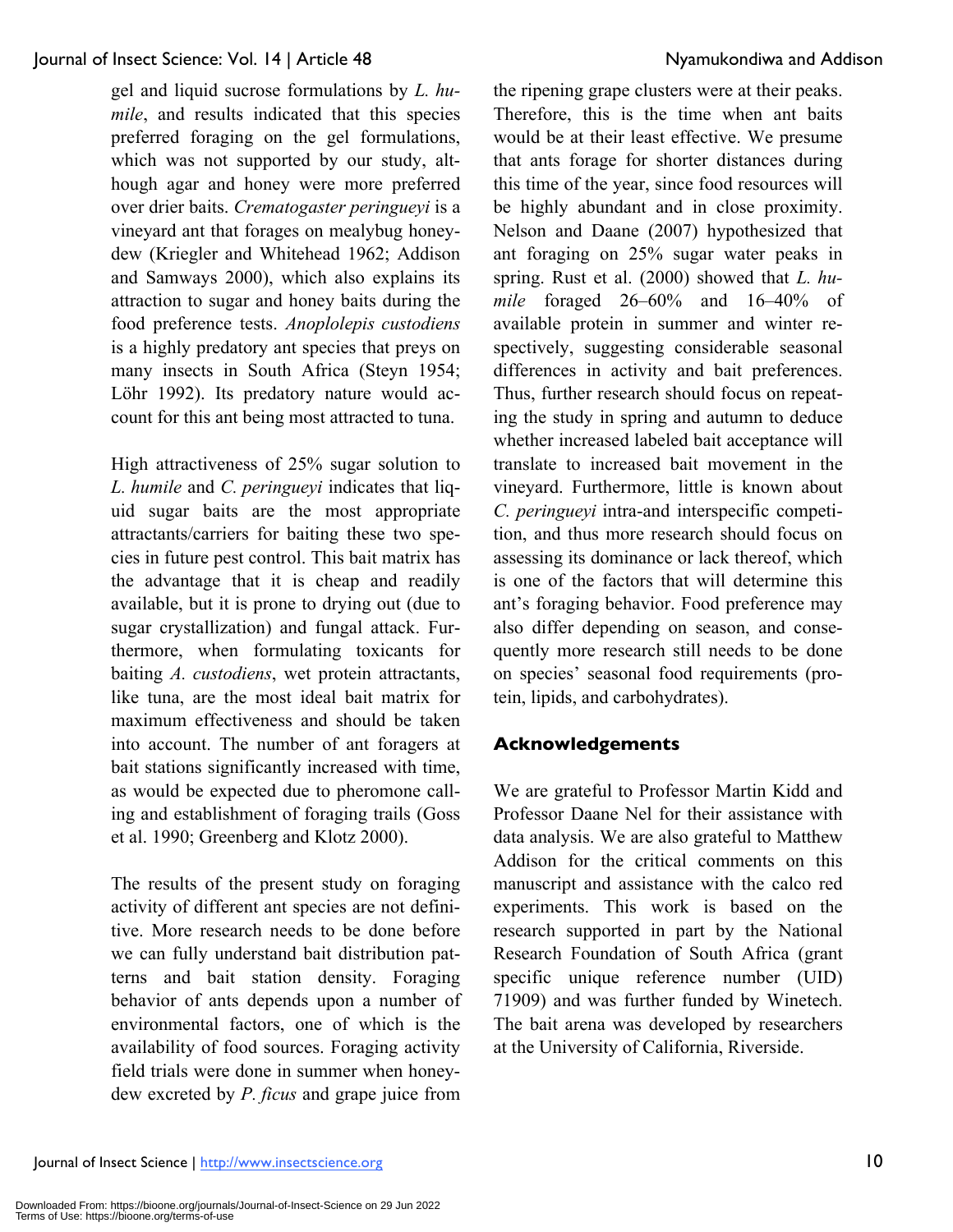#### **References**

Addison P, Samways MJ. 2000. A Survey of Ants (Hymenoptera: Formicidae) That Forage in the Western Cape Province, South Africa. *African Entomology* 8: 251-260.

Addison P. 2002. Chemical stem barriers for the control of ants (Hymenoptera: Formicidae) in vineyards. *South African Journal of Enology and Viticulture* 23: 1-8.

Baker HG, Baker I. 1985. Studies of nectar constitution and pollinator-plant coevolution, In: Gilbert LE, Raven PH, Editors. *Coevolution of animals and plants*. pp. 100- 140. University of Texas Press.

Baker TC, Van Vorhis Key SE, Gaston LK. 1985. Bait preference tests for Argentine ants (Hymenoptera: Formicidae). *Journal of Economic Entomology* 78: 1083-1088.

Daane KM, Sime KR, Hogg BN, Bianchi ML, Cooper ML, Rust MK, Klotz JH. 2006. Effects of liquid insecticide baits on Argentine ants in California's coastal vineyards. *Crop Protection* 25: 592-603.

Goss SR, Beckers JL, Deneubourg SA, Pastels JM. 1990. How trail laying and trail following can solve foraging problems for ant colonies. In: Hughes RN, Editor. Behavioral mechanism of food selection. *NATO ASI Series* 93: 119-192.

Greenberg L, Klotz JH. 2000. Argentine ant (Hymenoptera: Formicidae) trail pheromone enhances consumption of liquid sucrose solution. *Journal of Economic Entomology*  93: 119-192.

Heller NE, Gordon DM. 2006. Seasonal spatial dynamics and causes of nest

movements in colonies of the invasive Argentine ant (*Linepithema humile*). *Insect Sociology* 51: 378-386.

Hölldobler B, Wilson EO. 1990. *The Ants*. Harvard University Press.

Hooper-bui LM, Rust MK. 2000. Oral toxicity of Abamectin, boric acid, Fipronil and hydramethylnon to groups of workers and queens of the Argentine ant *Linepithema humile* (Mayr). *Journal of Economic Entomology* 93: 858-864.

Kriegler PJ, Whitehead VB. 1962. Notes on The Biology and Control of *Crematogaster peringueyi* var. *angustior* (Arnold) on Grape Vines. *Journal of the Entomological Society of Southern Africa* 25: 287-290.

Löhr B. 1992. The pugnacious ant *Anoplolepis custodiens* (Hymenoptera: Formicidae) and its beneficial effects on coconut production in Tanzania. *Bulletin of Entomological Research* 82: 213-218.

Majer JD. 1978. An improved pitfall trap for sampling ants and other epigaeic invertebrates. *Journal of the Australian Entomological Society* 17: 261-262.

Markin GP. 1967. *Food distribution with colonies of the Argentine ant, Iridomyrmex humilis (Mayr)*. PhD Dissertation, University of California-Riverside.

Markin GP. 1968. Nest relationships of the Argentine ant, *Iridomyrmex humilis* (Hymenoptera: Formicidae). *Journal of Economic Entomology* 41: 511-516

Markin GP. 1970. The seasonal life cycle of the Argentine ant, *Iridomyrmex humilis* (Hymenoptera: Formicidae), in southern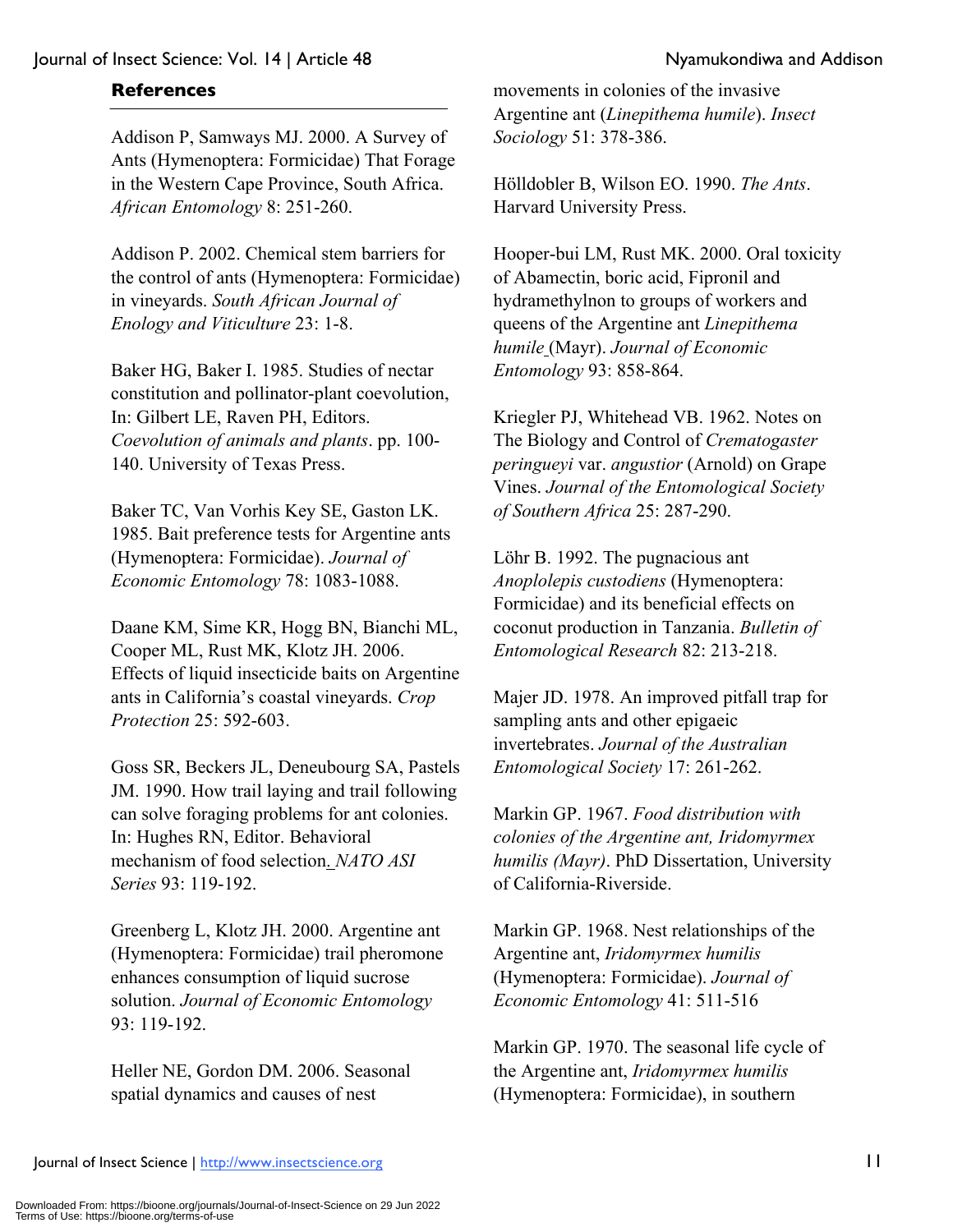California. *Annals of the Entomological Society of America* 63: 1238-1242.

Myburgh AC, Whitehead V, Daiber CC. 1973. Pests of Deciduous Fruit, Grapes and Miscellaneous Other Horticultural Crops in South Africa. *Entomology Memoirs*. Department of Agriculture and Technical Services, Pretoria 27: 1-38.

Nelson EK, Daane KM. 2007. Improving liquid bait programs for Argentine ant control: Bait Station Density. *Environmental Entomology* 36: 1475-1484.

Nyamukondiwa C, Addison P. 2011. Preference of foraging ants (Hymenoptera: Formicidae) for bait toxicants in South African vineyards. *Crop Protection* 30: 1034- 1038.

Oster GF, Wilson ZO. 1978. *Caste and ecology of social insects: Monographs in population biology number 12*. Princeton University Press.

Passera L, Keller L. 1994. Mate availability and male dispersion in Argentine ant *Linepithema humile* (Mayr) (=*Iridomyrmex humilis*). *Animal Behavior* 48: 361-369.

Ripa R, Rodriguez F, Rust MK, Carral I. 1999. Distribution of liquid food and bait in colonies of Argentine ant (Hymenoptera: Formicidae). In: *Proceedings 3rd International Conference on Urban Pests*, *Prague, Czech Republic*. pp. 225-229. Grafické závod.

Rust MK, Reierson DA, Paine E, Blum LJ. 2000. Seasonal activity and bait preferences of the Argentine ant (Hymenoptera: Formicidae). *Journal of Urban Entomology* 17: 201-212.

Rust MK, Reierson DA, Klotz JH. 2004. Delayed toxicity as a critical factor in the efficacy of aqueous baits for controlling Argentine ants (Hymenoptera: Formicidae). *Journal of Economic Entomology* 97: 1017- 1024.

Samways MJ. 1990. Ant assemblages, structure and ecological management in citrus and subtropical fruit orchards in southern Africa. In: Vander Meer R, Jaffe K, Codeno A, Editors. *Applied Myrmecology: A world perspective*. Westview Press.

Silverman J, Roulston TH. 2001. Acceptance and intake of gel and liquid sucrose compositions by the Argentine ant (Hymenoptera: Formicidae). *Journal of Economic Entomology* 94: 511-515.

Steyn JJ. 1954. The Pugnacious Ant; *Anoplolepis custodiens* (Smith) and its Relation to the control of Citrus Scales at Letaba. *Memoirs of the Entomological Society of Southern Africa* 3: Pretoria.

Stringer CE, Lofgren CS, Burtlett FJ. 1964. Imported fire ants toxic bait studies: evaluation of toxicants. *Journal of Economic Entomology* 57: 941-945.

Suarez AV, Hollway DA, Case TJ. 2001. Patterns of spread in biological invasions dominated by long distance jump dispersal: Insights from Argentine ants. *Proceedings of the National Academy of Science USA* 98: 1095-1100.

Tennant LE, Porter SD. 1991. Comparison of diets of two fire ant species (Hymenoptera: Formicidae): solid liquid components. *Journal of Entomological Science* 26: 50-465.